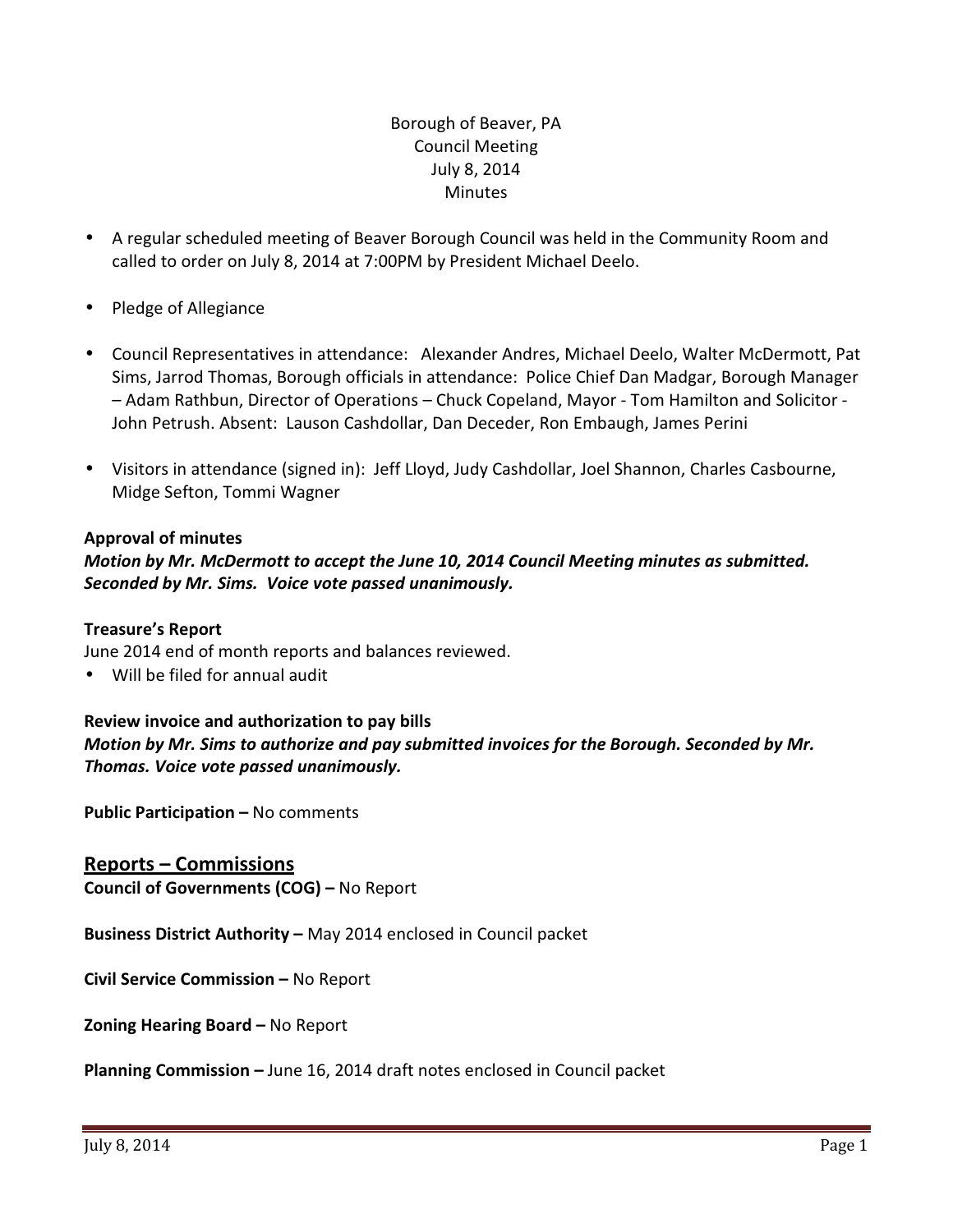Tree Commission – No report

Code Enforcement Officer Report – Monthly report enclosed in Council packet

Historic Architectural Review Board (HARB) – No Report

# Council Committee Reports

Public Safety – Reported by Mr. Thomas

- Reviewed the June 23, 2014 meeting minutes enclosed in Council packet
- Researching a secure solution of collecting parking meter money
	- Possibly using armored carrier pickups

Finance – June 18, 2014 meeting minutes enclosed in Council packet

Highway – August 7, 2014 meeting minutes enclosed in Council packet

General Government – Reported by Mr. Andres June meeting was a working session only

Code Enforcement – June 23, 2014 meeting minutes enclosed in Council packet

#### Recreation –

- Mr. Thomas expressed his concerns with the concession stand at the borough pool. Still trying to find a better solution to keep inventory.
- Mr. Rathbun stated he has requested an inventory from the pool manager, he hopes to have one by the end of this week.
- Mr. Sims spoke to the Borough Manager of Dormont, PA, who stated they privatized their pool and snack bar. Gave Mr. Rathbun his contact information.

#### Water & Sewer - Reported by Mr. Sims

- Reviewed the June 18, 2014 meeting minutes enclosed in Council packet
- Mr. Sims stated Chuck Etta provided a copy of the procedures of the valve exercise program along with the flushing of the fire hydrants.
	- Council stressed the importance of both programs on a regular basis

# Reports

Manager's Report – Reported by Borough Manager, Mr. Rathbun

- Shell Corporation has requested a community meeting between the dates of July  $16^{th}$ ,  $17^{th}$  or  $18^{th}$ for a power point presentation along with a question and answer session for Beaver residents.
	- After discussion, July  $17<sup>th</sup>$  at 7:00PM was agreed upon
- Beaver Festival did not do as well as in the past years due to weather and the festival at the Beaver Valley Mall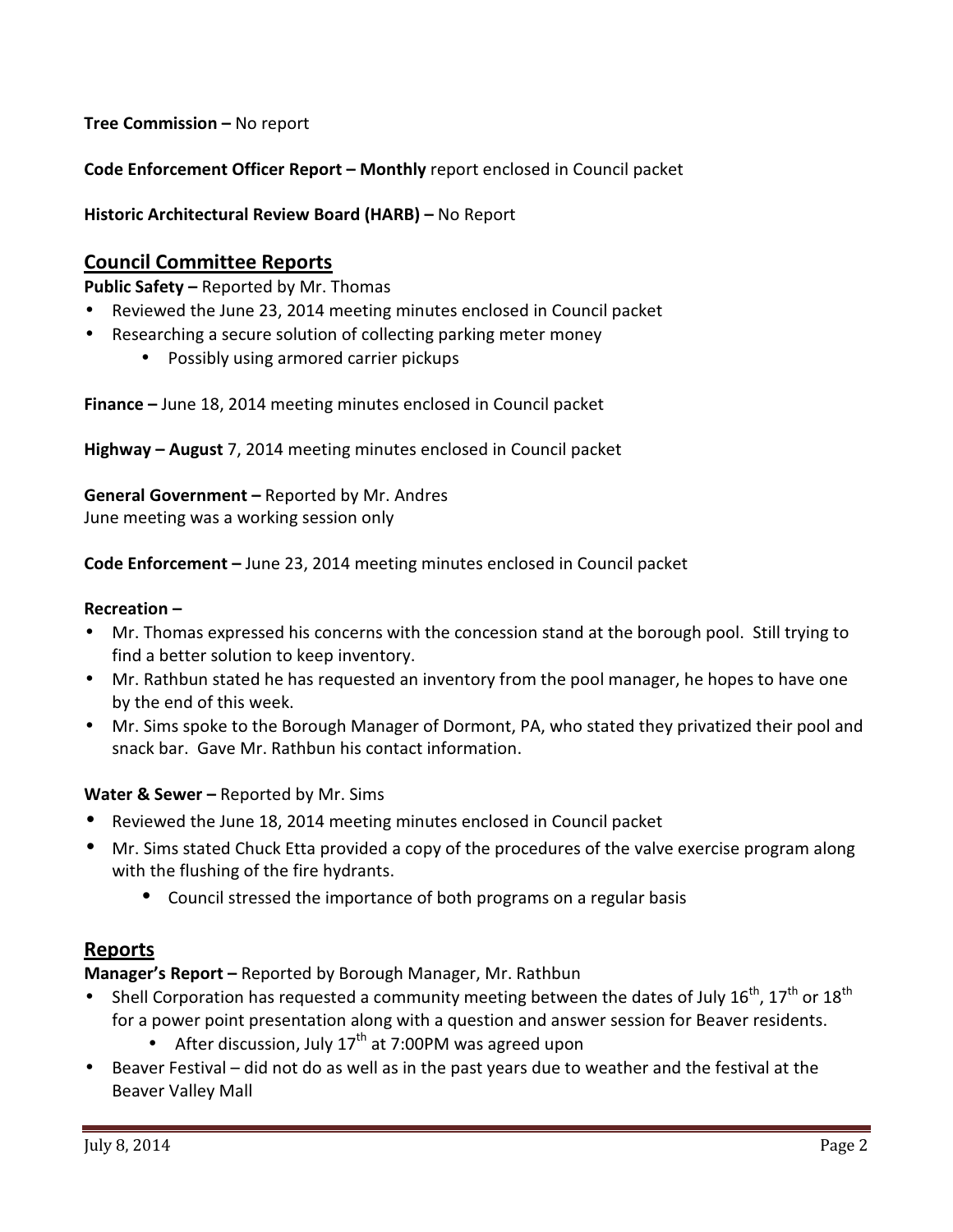- A final report will be put together for council to review and evaluate the future of the festival.
- Used fire truck and police car have been sold
- Dan Martone, Borough Engineer, is preparing the bid proposals for paving projects this summer
	- A separate proposal is being prepared for crack filling
- Met with the borough's health insurance broker to review healthcare costs
	- Since we are less than 50 employee's, the borough is allowed to extend the current health care coverage as long as the medical renewal cost is not greater than 50% of what we have now.
		- We should know the cost by mid to late August.
- PennDOT He has a tentative outline of the Third Street project from beginning to end of project (May 2015)
	- PennDOT will start with curb work before they start on the street
	- Street milling should start sometime between the end of July to the beginning of August.

# Director of Operations Report – Reported by Mr. Copeland

- Reviewed the July 8, 2014 report enclosed in Council packet
- Robinson Pipe videotaped all sewer lines on Third Street from Buffalo Street to East End Avenue
	- Found the north side of East End Avenue sewer line is partially collapsed which will need fixed
- Mr. Petrush spoke as a resident regarding the project on Third Street and Wilson Avenue not being properly orchestrated.
	- No prior notice was given to the residence regarding water shut off until the next day stating water would be shut off for another day.
- Mr. Deelo commented on Mr. Copeland's report regarding the sidewalk streetscape
	- Refer to the Highway Committee to consider comments regarding catch basin, utility poles, etc.

# President's Report – Reported by Mr. Deelo

Announced there will be an Executive Session to review the collective bargaining agreement with the police union. No motions are expected.

# Mayor Hamilton – No report

# Police Chief Madgar –

Received a phone call from resident, Mr. Bundy, regarding a request for stop signs on Corporation and Oak Streets due to recent accidents.

- Chief Madgar stated we need to consider a plan for increased traffic on back streets due to construction.
- Mayor Hamilton stated he is hesitant to put in additional stop signs; however, we do need to think of a solution.
- Mr. Rathbun stated the street lights on Third Street will be synchronized which will ease up the traffic flow.